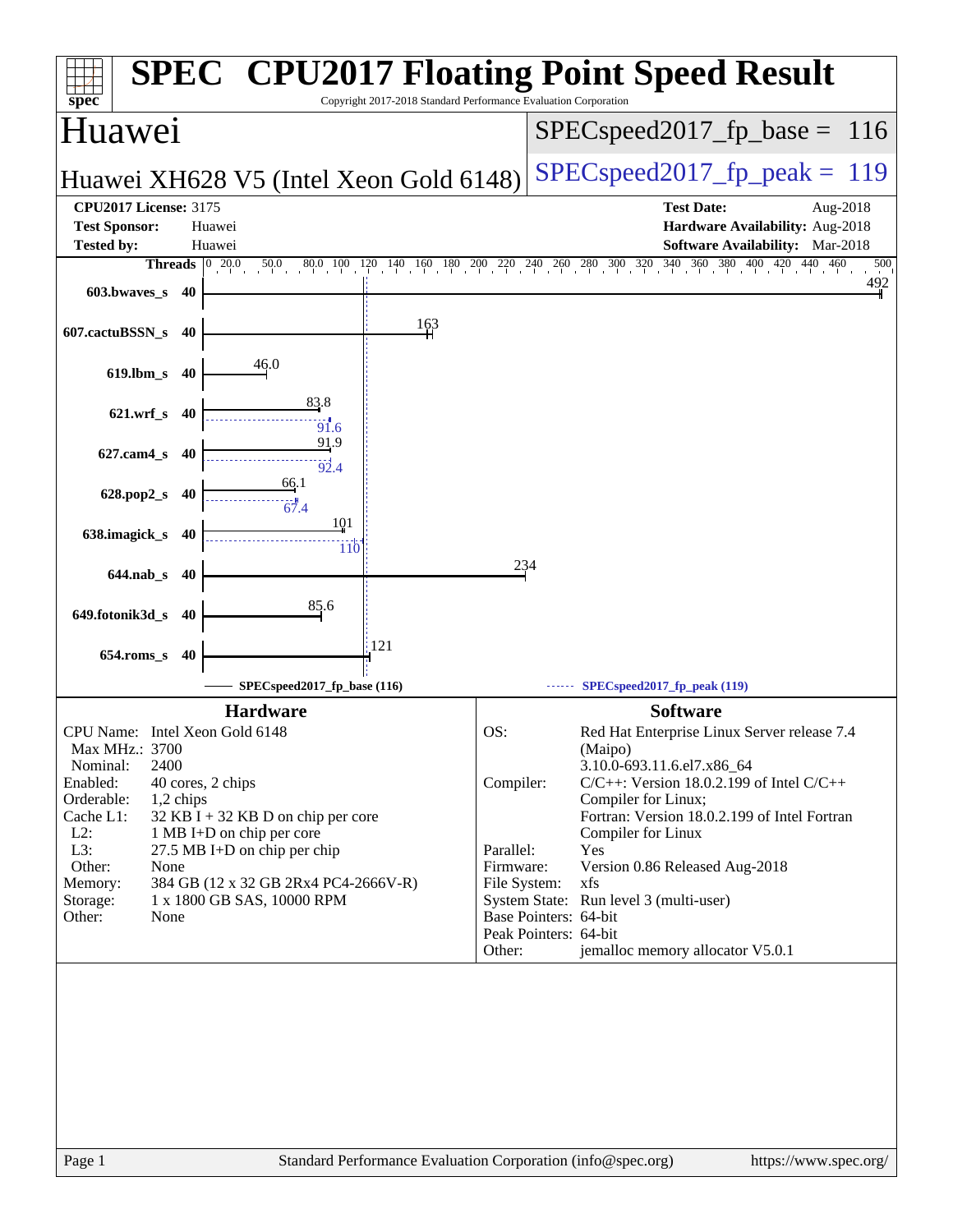#### **[spec](http://www.spec.org/) [SPEC CPU2017 Floating Point Speed Result](http://www.spec.org/auto/cpu2017/Docs/result-fields.html#SPECCPU2017FloatingPointSpeedResult)** Copyright 2017-2018 Standard Performance Evaluation Corporation Huawei Huawei XH628 V5 (Intel Xeon Gold 6148) SPECspeed 2017 fp peak  $= 119$ SPECspeed2017 fp base =  $116$ **[CPU2017 License:](http://www.spec.org/auto/cpu2017/Docs/result-fields.html#CPU2017License)** 3175 **[Test Date:](http://www.spec.org/auto/cpu2017/Docs/result-fields.html#TestDate)** Aug-2018 **[Test Sponsor:](http://www.spec.org/auto/cpu2017/Docs/result-fields.html#TestSponsor)** Huawei **[Hardware Availability:](http://www.spec.org/auto/cpu2017/Docs/result-fields.html#HardwareAvailability)** Aug-2018 **[Tested by:](http://www.spec.org/auto/cpu2017/Docs/result-fields.html#Testedby)** Huawei **[Software Availability:](http://www.spec.org/auto/cpu2017/Docs/result-fields.html#SoftwareAvailability)** Mar-2018 **[Results Table](http://www.spec.org/auto/cpu2017/Docs/result-fields.html#ResultsTable) [Benchmark](http://www.spec.org/auto/cpu2017/Docs/result-fields.html#Benchmark) [Threads](http://www.spec.org/auto/cpu2017/Docs/result-fields.html#Threads) [Seconds](http://www.spec.org/auto/cpu2017/Docs/result-fields.html#Seconds) [Ratio](http://www.spec.org/auto/cpu2017/Docs/result-fields.html#Ratio) [Seconds](http://www.spec.org/auto/cpu2017/Docs/result-fields.html#Seconds) [Ratio](http://www.spec.org/auto/cpu2017/Docs/result-fields.html#Ratio) [Seconds](http://www.spec.org/auto/cpu2017/Docs/result-fields.html#Seconds) [Ratio](http://www.spec.org/auto/cpu2017/Docs/result-fields.html#Ratio) Base [Threads](http://www.spec.org/auto/cpu2017/Docs/result-fields.html#Threads) [Seconds](http://www.spec.org/auto/cpu2017/Docs/result-fields.html#Seconds) [Ratio](http://www.spec.org/auto/cpu2017/Docs/result-fields.html#Ratio) [Seconds](http://www.spec.org/auto/cpu2017/Docs/result-fields.html#Seconds) [Ratio](http://www.spec.org/auto/cpu2017/Docs/result-fields.html#Ratio) [Seconds](http://www.spec.org/auto/cpu2017/Docs/result-fields.html#Seconds) [Ratio](http://www.spec.org/auto/cpu2017/Docs/result-fields.html#Ratio) Peak** [603.bwaves\\_s](http://www.spec.org/auto/cpu2017/Docs/benchmarks/603.bwaves_s.html) 40 120 490 **[120](http://www.spec.org/auto/cpu2017/Docs/result-fields.html#Median) [492](http://www.spec.org/auto/cpu2017/Docs/result-fields.html#Median)** 120 492 40 120 490 **[120](http://www.spec.org/auto/cpu2017/Docs/result-fields.html#Median) [492](http://www.spec.org/auto/cpu2017/Docs/result-fields.html#Median)** 120 492 [607.cactuBSSN\\_s](http://www.spec.org/auto/cpu2017/Docs/benchmarks/607.cactuBSSN_s.html) 40 **[102](http://www.spec.org/auto/cpu2017/Docs/result-fields.html#Median) [163](http://www.spec.org/auto/cpu2017/Docs/result-fields.html#Median)** 103 162 100 167 40 **[102](http://www.spec.org/auto/cpu2017/Docs/result-fields.html#Median) [163](http://www.spec.org/auto/cpu2017/Docs/result-fields.html#Median)** 103 162 100 167 [619.lbm\\_s](http://www.spec.org/auto/cpu2017/Docs/benchmarks/619.lbm_s.html) 40 114 46.0 113 46.2 **[114](http://www.spec.org/auto/cpu2017/Docs/result-fields.html#Median) [46.0](http://www.spec.org/auto/cpu2017/Docs/result-fields.html#Median)** 40 114 46.0 113 46.2 **[114](http://www.spec.org/auto/cpu2017/Docs/result-fields.html#Median) [46.0](http://www.spec.org/auto/cpu2017/Docs/result-fields.html#Median)** [621.wrf\\_s](http://www.spec.org/auto/cpu2017/Docs/benchmarks/621.wrf_s.html) 40 157 84.5 158 83.7 **[158](http://www.spec.org/auto/cpu2017/Docs/result-fields.html#Median) [83.8](http://www.spec.org/auto/cpu2017/Docs/result-fields.html#Median)** 40 **[144](http://www.spec.org/auto/cpu2017/Docs/result-fields.html#Median) [91.6](http://www.spec.org/auto/cpu2017/Docs/result-fields.html#Median)** 144 92.1 145 91.1 [627.cam4\\_s](http://www.spec.org/auto/cpu2017/Docs/benchmarks/627.cam4_s.html) 40 **[96.4](http://www.spec.org/auto/cpu2017/Docs/result-fields.html#Median) [91.9](http://www.spec.org/auto/cpu2017/Docs/result-fields.html#Median)** 96.0 92.4 96.5 91.9 40 95.9 92.5 **[95.9](http://www.spec.org/auto/cpu2017/Docs/result-fields.html#Median) [92.4](http://www.spec.org/auto/cpu2017/Docs/result-fields.html#Median)** 95.9 92.4 [628.pop2\\_s](http://www.spec.org/auto/cpu2017/Docs/benchmarks/628.pop2_s.html) 40 177 66.9 180 65.9 **[180](http://www.spec.org/auto/cpu2017/Docs/result-fields.html#Median) [66.1](http://www.spec.org/auto/cpu2017/Docs/result-fields.html#Median)** 40 174 68.4 **[176](http://www.spec.org/auto/cpu2017/Docs/result-fields.html#Median) [67.4](http://www.spec.org/auto/cpu2017/Docs/result-fields.html#Median)** 178 66.8 [638.imagick\\_s](http://www.spec.org/auto/cpu2017/Docs/benchmarks/638.imagick_s.html) 40 144 100 141 102 **[143](http://www.spec.org/auto/cpu2017/Docs/result-fields.html#Median) [101](http://www.spec.org/auto/cpu2017/Docs/result-fields.html#Median)** 40 **[131](http://www.spec.org/auto/cpu2017/Docs/result-fields.html#Median) [110](http://www.spec.org/auto/cpu2017/Docs/result-fields.html#Median)** 132 110 125 116 [644.nab\\_s](http://www.spec.org/auto/cpu2017/Docs/benchmarks/644.nab_s.html) 40 **[74.8](http://www.spec.org/auto/cpu2017/Docs/result-fields.html#Median) [234](http://www.spec.org/auto/cpu2017/Docs/result-fields.html#Median)** 74.8 234 74.8 233 40 **[74.8](http://www.spec.org/auto/cpu2017/Docs/result-fields.html#Median) [234](http://www.spec.org/auto/cpu2017/Docs/result-fields.html#Median)** 74.8 234 74.8 233 [649.fotonik3d\\_s](http://www.spec.org/auto/cpu2017/Docs/benchmarks/649.fotonik3d_s.html) 40 107 85.1 **[106](http://www.spec.org/auto/cpu2017/Docs/result-fields.html#Median) [85.6](http://www.spec.org/auto/cpu2017/Docs/result-fields.html#Median)** 106 86.0 40 107 85.1 **[106](http://www.spec.org/auto/cpu2017/Docs/result-fields.html#Median) [85.6](http://www.spec.org/auto/cpu2017/Docs/result-fields.html#Median)** 106 86.0 [654.roms\\_s](http://www.spec.org/auto/cpu2017/Docs/benchmarks/654.roms_s.html) 40 **[131](http://www.spec.org/auto/cpu2017/Docs/result-fields.html#Median) [121](http://www.spec.org/auto/cpu2017/Docs/result-fields.html#Median)** 130 121 131 120 40 **[131](http://www.spec.org/auto/cpu2017/Docs/result-fields.html#Median) [121](http://www.spec.org/auto/cpu2017/Docs/result-fields.html#Median)** 130 121 131 120 **[SPECspeed2017\\_fp\\_base =](http://www.spec.org/auto/cpu2017/Docs/result-fields.html#SPECspeed2017fpbase) 116 [SPECspeed2017\\_fp\\_peak =](http://www.spec.org/auto/cpu2017/Docs/result-fields.html#SPECspeed2017fppeak) 119**

Results appear in the [order in which they were run.](http://www.spec.org/auto/cpu2017/Docs/result-fields.html#RunOrder) Bold underlined text [indicates a median measurement](http://www.spec.org/auto/cpu2017/Docs/result-fields.html#Median).

### **[Operating System Notes](http://www.spec.org/auto/cpu2017/Docs/result-fields.html#OperatingSystemNotes)**

Stack size set to unlimited using "ulimit -s unlimited"

### **[General Notes](http://www.spec.org/auto/cpu2017/Docs/result-fields.html#GeneralNotes)**

Environment variables set by runcpu before the start of the run: KMP\_AFFINITY = "granularity=fine,compact" LD\_LIBRARY\_PATH = "/spec2017/lib/ia32:/spec2017/lib/intel64:/spec2017/je5.0.1-32:/spec2017/je5.0.1-64" OMP\_STACKSIZE = "192M"

 Binaries compiled on a system with 1x Intel Core i7-6700K CPU + 32GB RAM memory using Redhat Enterprise Linux 7.5 Transparent Huge Pages enabled by default Prior to runcpu invocation Filesystem page cache synced and cleared with: sync; echo 3> /proc/sys/vm/drop\_caches Yes: The test sponsor attests, as of date of publication, that CVE-2017-5754 (Meltdown) is mitigated in the system as tested and documented. Yes: The test sponsor attests, as of date of publication, that CVE-2017-5753 (Spectre variant 1) is mitigated in the system as tested and documented. Yes: The test sponsor attests, as of date of publication, that CVE-2017-5715 (Spectre variant 2) is mitigated in the system as tested and documented. jemalloc, a general purpose malloc implementation built with the RedHat Enterprise 7.5, and the system compiler gcc 4.8.5 sources available from jemalloc.net or <https://github.com/jemalloc/jemalloc/releases>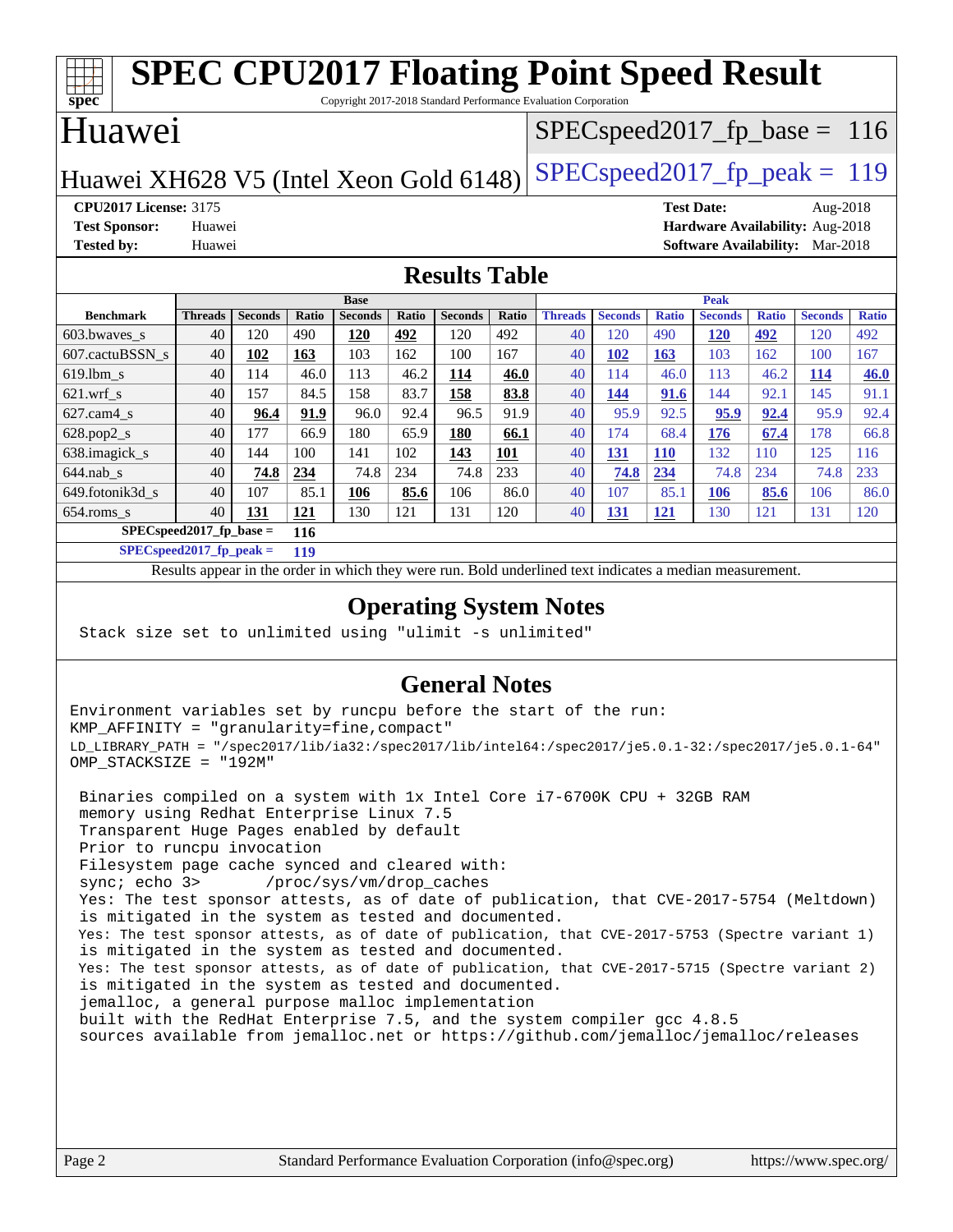### Page 3 Standard Performance Evaluation Corporation [\(info@spec.org\)](mailto:info@spec.org) <https://www.spec.org/> **[spec](http://www.spec.org/) [SPEC CPU2017 Floating Point Speed Result](http://www.spec.org/auto/cpu2017/Docs/result-fields.html#SPECCPU2017FloatingPointSpeedResult)** Copyright 2017-2018 Standard Performance Evaluation Corporation Huawei Huawei XH628 V5 (Intel Xeon Gold 6148) SPECspeed 2017 fp peak  $= 119$ SPECspeed2017 fp base =  $116$ **[CPU2017 License:](http://www.spec.org/auto/cpu2017/Docs/result-fields.html#CPU2017License)** 3175 **[Test Date:](http://www.spec.org/auto/cpu2017/Docs/result-fields.html#TestDate)** Aug-2018 **[Test Sponsor:](http://www.spec.org/auto/cpu2017/Docs/result-fields.html#TestSponsor)** Huawei **[Hardware Availability:](http://www.spec.org/auto/cpu2017/Docs/result-fields.html#HardwareAvailability)** Aug-2018 **[Tested by:](http://www.spec.org/auto/cpu2017/Docs/result-fields.html#Testedby)** Huawei **[Software Availability:](http://www.spec.org/auto/cpu2017/Docs/result-fields.html#SoftwareAvailability)** Mar-2018 **[Platform Notes](http://www.spec.org/auto/cpu2017/Docs/result-fields.html#PlatformNotes)** BIOS configuration: Power Policy Set to Load Balance Hyper-Threading Set to Disable XPT Prefetch Set to Enabled Sysinfo program /spec2017/bin/sysinfo Rev: r5797 of 2017-06-14 96c45e4568ad54c135fd618bcc091c0f running on localhost.localdomain Fri Aug 10 00:27:38 2018 SUT (System Under Test) info as seen by some common utilities. For more information on this section, see <https://www.spec.org/cpu2017/Docs/config.html#sysinfo> From /proc/cpuinfo model name : Intel(R) Xeon(R) Gold 6148 CPU @ 2.40GHz 2 "physical id"s (chips) 40 "processors" cores, siblings (Caution: counting these is hw and system dependent. The following excerpts from /proc/cpuinfo might not be reliable. Use with caution.) cpu cores : 20 siblings : 20 physical 0: cores 0 1 2 3 4 8 9 10 11 12 16 17 18 19 20 24 25 26 27 28 physical 1: cores 0 1 2 3 4 8 9 10 11 12 16 17 18 19 20 24 25 26 27 28 From lscpu: Architecture: x86\_64 CPU op-mode(s): 32-bit, 64-bit Byte Order: Little Endian  $CPU(s):$  40 On-line CPU(s) list: 0-39 Thread(s) per core: 1 Core(s) per socket: 20 Socket(s): 2 NUMA node(s): 2 Vendor ID: GenuineIntel CPU family: 6 Model: 85 Model name:  $Intel(R)$  Xeon(R) Gold 6148 CPU @ 2.40GHz Stepping: 4 CPU MHz: 2401.000 CPU max MHz: 2401.0000 CPU min MHz: 1000.0000 BogoMIPS: 4800.00 Virtualization: VT-x L1d cache: 32K<br>
L1i cache: 32K  $L1i$  cache: L2 cache: 1024K L3 cache: 28160K **(Continued on next page)**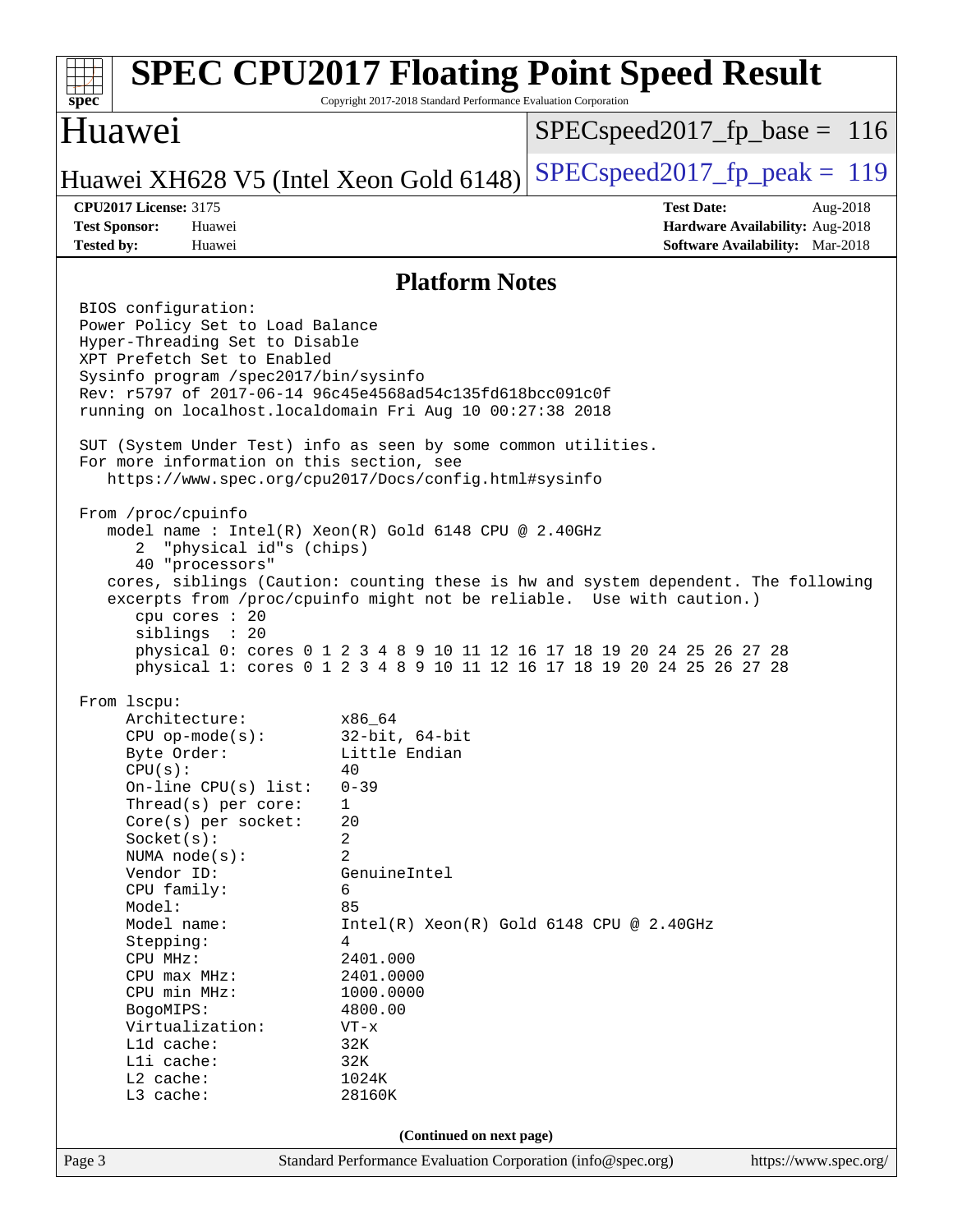| <b>SPEC CPU2017 Floating Point Speed Result</b><br>Copyright 2017-2018 Standard Performance Evaluation Corporation<br>spec <sup>®</sup>                                                                                                                                                                                                                                                                                                                                                                                                                                                                                                                                                                                                                                                                                                                                                                                                                                                                    |                                                                                                            |  |  |  |  |  |
|------------------------------------------------------------------------------------------------------------------------------------------------------------------------------------------------------------------------------------------------------------------------------------------------------------------------------------------------------------------------------------------------------------------------------------------------------------------------------------------------------------------------------------------------------------------------------------------------------------------------------------------------------------------------------------------------------------------------------------------------------------------------------------------------------------------------------------------------------------------------------------------------------------------------------------------------------------------------------------------------------------|------------------------------------------------------------------------------------------------------------|--|--|--|--|--|
| Huawei                                                                                                                                                                                                                                                                                                                                                                                                                                                                                                                                                                                                                                                                                                                                                                                                                                                                                                                                                                                                     | $SPEC speed2017_f p\_base = 116$                                                                           |  |  |  |  |  |
| Huawei XH628 V5 (Intel Xeon Gold 6148)                                                                                                                                                                                                                                                                                                                                                                                                                                                                                                                                                                                                                                                                                                                                                                                                                                                                                                                                                                     | $SPEC speed2017_fp\_peak = 119$                                                                            |  |  |  |  |  |
| <b>CPU2017 License: 3175</b><br><b>Test Sponsor:</b><br>Huawei<br><b>Tested by:</b><br>Huawei                                                                                                                                                                                                                                                                                                                                                                                                                                                                                                                                                                                                                                                                                                                                                                                                                                                                                                              | <b>Test Date:</b><br>Aug-2018<br>Hardware Availability: Aug-2018<br><b>Software Availability:</b> Mar-2018 |  |  |  |  |  |
| <b>Platform Notes (Continued)</b>                                                                                                                                                                                                                                                                                                                                                                                                                                                                                                                                                                                                                                                                                                                                                                                                                                                                                                                                                                          |                                                                                                            |  |  |  |  |  |
| NUMA node0 CPU(s):<br>$0 - 19$<br>NUMA nodel CPU(s):<br>$20 - 39$<br>Flagg:<br>pat pse36 clflush dts acpi mmx fxsr sse sse2 ss ht tm pbe syscall nx pdpelgb rdtscp<br>lm constant_tsc art arch_perfmon pebs bts rep_good nopl xtopology nonstop_tsc<br>aperfmperf eagerfpu pni pclmulqdq dtes64 monitor ds_cpl vmx smx est tm2 ssse3 fma<br>cx16 xtpr pdcm pcid dca sse4_1 sse4_2 x2apic movbe popcnt tsc_deadline_timer aes<br>xsave avx f16c rdrand lahf_lm abm 3dnowprefetch epb cat_13 cdp_13 invpcid_single<br>intel_pt spec_ctrl ibpb_support tpr_shadow vnmi flexpriority ept vpid fsgsbase<br>tsc_adjust bmil hle avx2 smep bmi2 erms invpcid rtm cqm mpx rdt_a avx512f avx512dq<br>rdseed adx smap clflushopt clwb avx512cd avx512bw avx512vl xsaveopt xsavec xgetbvl<br>cqm_llc cqm_occup_llc cqm_mbm_total cqm_mbm_local dtherm ida arat pln pts<br>/proc/cpuinfo cache data<br>cache size $: 28160$ KB<br>From numactl --hardware WARNING: a numactl 'node' might or might not correspond to a | fpu vme de pse tsc msr pae mce cx8 apic sep mtrr pge mca cmov                                              |  |  |  |  |  |
| physical chip.<br>$available: 2 nodes (0-1)$<br>node 0 cpus: 0 1 2 3 4 5 6 7 8 9 10 11 12 13 14 15 16 17 18 19<br>node 0 size: 194741 MB<br>node 0 free: 189123 MB<br>node 1 cpus: 20 21 22 23 24 25 26 27 28 29 30 31 32 33 34 35 36 37 38 39<br>node 1 size: 196608 MB<br>node 1 free: 191733 MB<br>node distances:<br>node 0 1<br>0:<br>10<br>21<br>21<br>10<br>1:                                                                                                                                                                                                                                                                                                                                                                                                                                                                                                                                                                                                                                      |                                                                                                            |  |  |  |  |  |
| From /proc/meminfo<br>MemTotal:<br>394174888 kB<br>HugePages_Total:<br>0<br>Hugepagesize:<br>2048 kB                                                                                                                                                                                                                                                                                                                                                                                                                                                                                                                                                                                                                                                                                                                                                                                                                                                                                                       |                                                                                                            |  |  |  |  |  |
| From /etc/*release* /etc/*version*<br>os-release:<br>NAME="Red Hat Enterprise Linux Server"<br>VERSION="7.4 (Maipo)"<br>$ID="rhe1"$<br>ID_LIKE="fedora"<br>VARIANT="Server"<br>VARIANT_ID="server"<br>VERSION_ID="7.4"<br>PRETTY_NAME="Red Hat Enterprise Linux Server 7.4 (Maipo)"<br>redhat-release: Red Hat Enterprise Linux Server release 7.4 (Maipo)<br>system-release: Red Hat Enterprise Linux Server release 7.4 (Maipo)                                                                                                                                                                                                                                                                                                                                                                                                                                                                                                                                                                          |                                                                                                            |  |  |  |  |  |
| (Continued on next page)                                                                                                                                                                                                                                                                                                                                                                                                                                                                                                                                                                                                                                                                                                                                                                                                                                                                                                                                                                                   |                                                                                                            |  |  |  |  |  |
| Page 4<br>Standard Performance Evaluation Corporation (info@spec.org)                                                                                                                                                                                                                                                                                                                                                                                                                                                                                                                                                                                                                                                                                                                                                                                                                                                                                                                                      | https://www.spec.org/                                                                                      |  |  |  |  |  |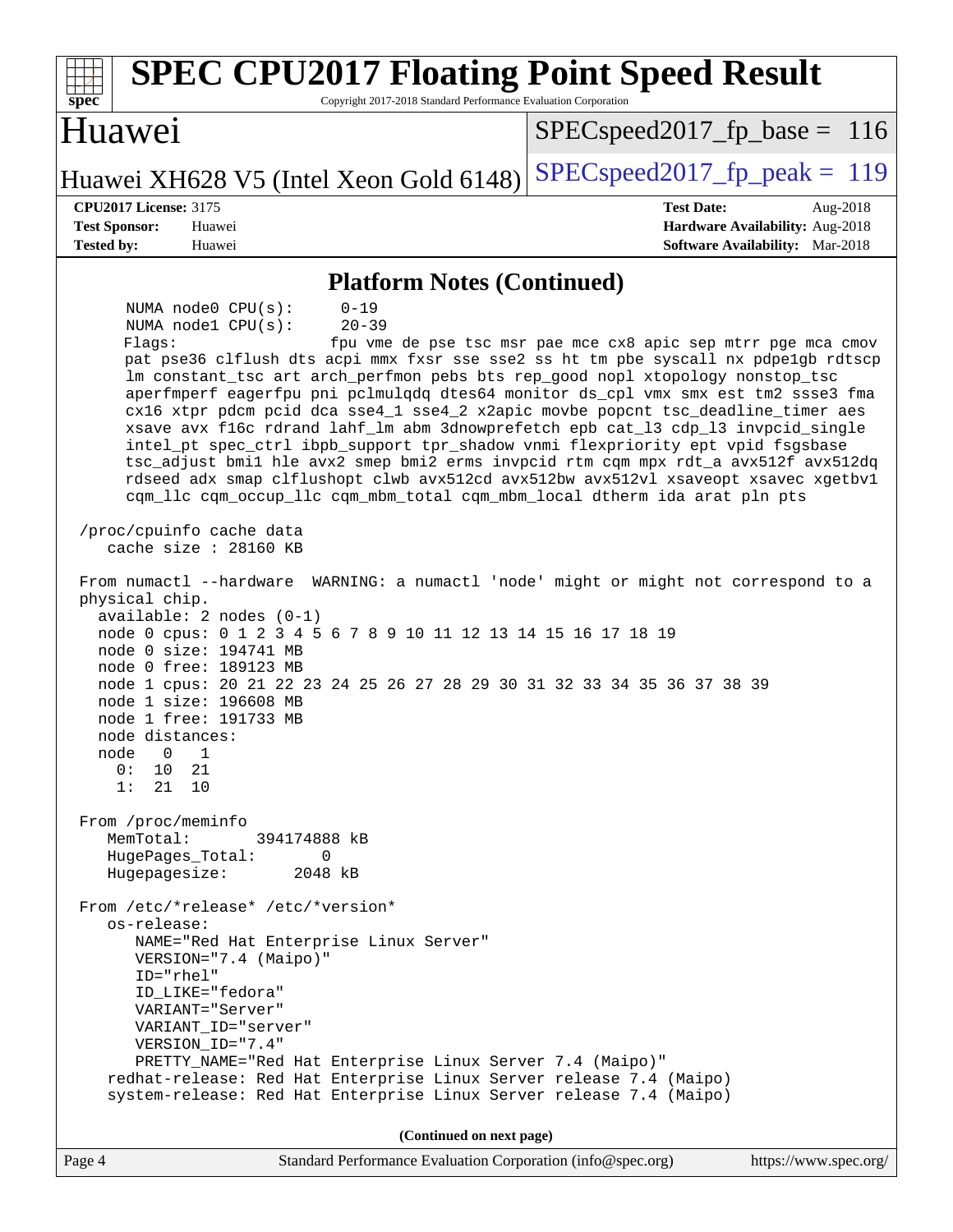| <b>SPEC CPU2017 Floating Point Speed Result</b><br>spec<br>Copyright 2017-2018 Standard Performance Evaluation Corporation                                                                                                                                                                                                                                                                                                                                                                                   |                                                                                                            |  |  |  |  |  |
|--------------------------------------------------------------------------------------------------------------------------------------------------------------------------------------------------------------------------------------------------------------------------------------------------------------------------------------------------------------------------------------------------------------------------------------------------------------------------------------------------------------|------------------------------------------------------------------------------------------------------------|--|--|--|--|--|
| Huawei                                                                                                                                                                                                                                                                                                                                                                                                                                                                                                       | $SPEC speed2017_f p\_base = 116$                                                                           |  |  |  |  |  |
| Huawei XH628 V5 (Intel Xeon Gold 6148)                                                                                                                                                                                                                                                                                                                                                                                                                                                                       | $SPEC speed2017_fp_peak = 119$                                                                             |  |  |  |  |  |
| <b>CPU2017 License: 3175</b><br><b>Test Sponsor:</b><br>Huawei<br><b>Tested by:</b><br>Huawei                                                                                                                                                                                                                                                                                                                                                                                                                | <b>Test Date:</b><br>Aug-2018<br>Hardware Availability: Aug-2018<br><b>Software Availability:</b> Mar-2018 |  |  |  |  |  |
| <b>Platform Notes (Continued)</b>                                                                                                                                                                                                                                                                                                                                                                                                                                                                            |                                                                                                            |  |  |  |  |  |
| system-release-cpe: cpe:/o:redhat:enterprise_linux:7.4:ga:server                                                                                                                                                                                                                                                                                                                                                                                                                                             |                                                                                                            |  |  |  |  |  |
| uname $-a$ :<br>Linux localhost.localdomain 3.10.0-693.11.6.el7.x86_64 #1 SMP Thu Dec 28 14:23:39 EST<br>2017 x86_64 x86_64 x86_64 GNU/Linux                                                                                                                                                                                                                                                                                                                                                                 |                                                                                                            |  |  |  |  |  |
| run-level 3 Aug 9 19:25                                                                                                                                                                                                                                                                                                                                                                                                                                                                                      |                                                                                                            |  |  |  |  |  |
| SPEC is set to: /spec2017<br>Filesystem<br>Type Size Used Avail Use% Mounted on<br>/dev/sda4<br>xfs<br>553G 5.6G 547G<br>$2\frac{8}{1}$ /                                                                                                                                                                                                                                                                                                                                                                    |                                                                                                            |  |  |  |  |  |
| Additional information from dmidecode follows. WARNING: Use caution when you interpret<br>this section. The 'dmidecode' program reads system data which is "intended to allow<br>hardware to be accurately determined", but the intent may not be met, as there are<br>frequent changes to hardware, firmware, and the "DMTF SMBIOS" standard.<br>BIOS INSYDE Corp. 0.86 08/06/2018<br>Memory:<br>4x NO DIMM NO DIMM<br>12x Samsung M393A4K40BB2-CTD 32 GB 2 rank 2666<br>(End of data from sysinfo program) |                                                                                                            |  |  |  |  |  |
| <b>Compiler Version Notes</b>                                                                                                                                                                                                                                                                                                                                                                                                                                                                                |                                                                                                            |  |  |  |  |  |
| CC 619.1bm_s(base) 638.imagick_s(base, peak) 644.nab_s(base, peak)                                                                                                                                                                                                                                                                                                                                                                                                                                           |                                                                                                            |  |  |  |  |  |
| icc (ICC) 18.0.2 20180210<br>Copyright (C) 1985-2018 Intel Corporation. All rights reserved.                                                                                                                                                                                                                                                                                                                                                                                                                 |                                                                                                            |  |  |  |  |  |
| $619.1$ bm_s(peak)<br>CC.                                                                                                                                                                                                                                                                                                                                                                                                                                                                                    |                                                                                                            |  |  |  |  |  |
| icc (ICC) 18.0.2 20180210<br>Copyright (C) 1985-2018 Intel Corporation. All rights reserved.                                                                                                                                                                                                                                                                                                                                                                                                                 |                                                                                                            |  |  |  |  |  |
| FC 607.cactuBSSN_s(base, peak)                                                                                                                                                                                                                                                                                                                                                                                                                                                                               |                                                                                                            |  |  |  |  |  |
| icpc (ICC) 18.0.2 20180210<br>Copyright (C) 1985-2018 Intel Corporation. All rights reserved.<br>icc (ICC) 18.0.2 20180210<br>Copyright (C) 1985-2018 Intel Corporation. All rights reserved.                                                                                                                                                                                                                                                                                                                |                                                                                                            |  |  |  |  |  |
| (Continued on next page)                                                                                                                                                                                                                                                                                                                                                                                                                                                                                     |                                                                                                            |  |  |  |  |  |
| Page 5<br>Standard Performance Evaluation Corporation (info@spec.org)                                                                                                                                                                                                                                                                                                                                                                                                                                        | https://www.spec.org/                                                                                      |  |  |  |  |  |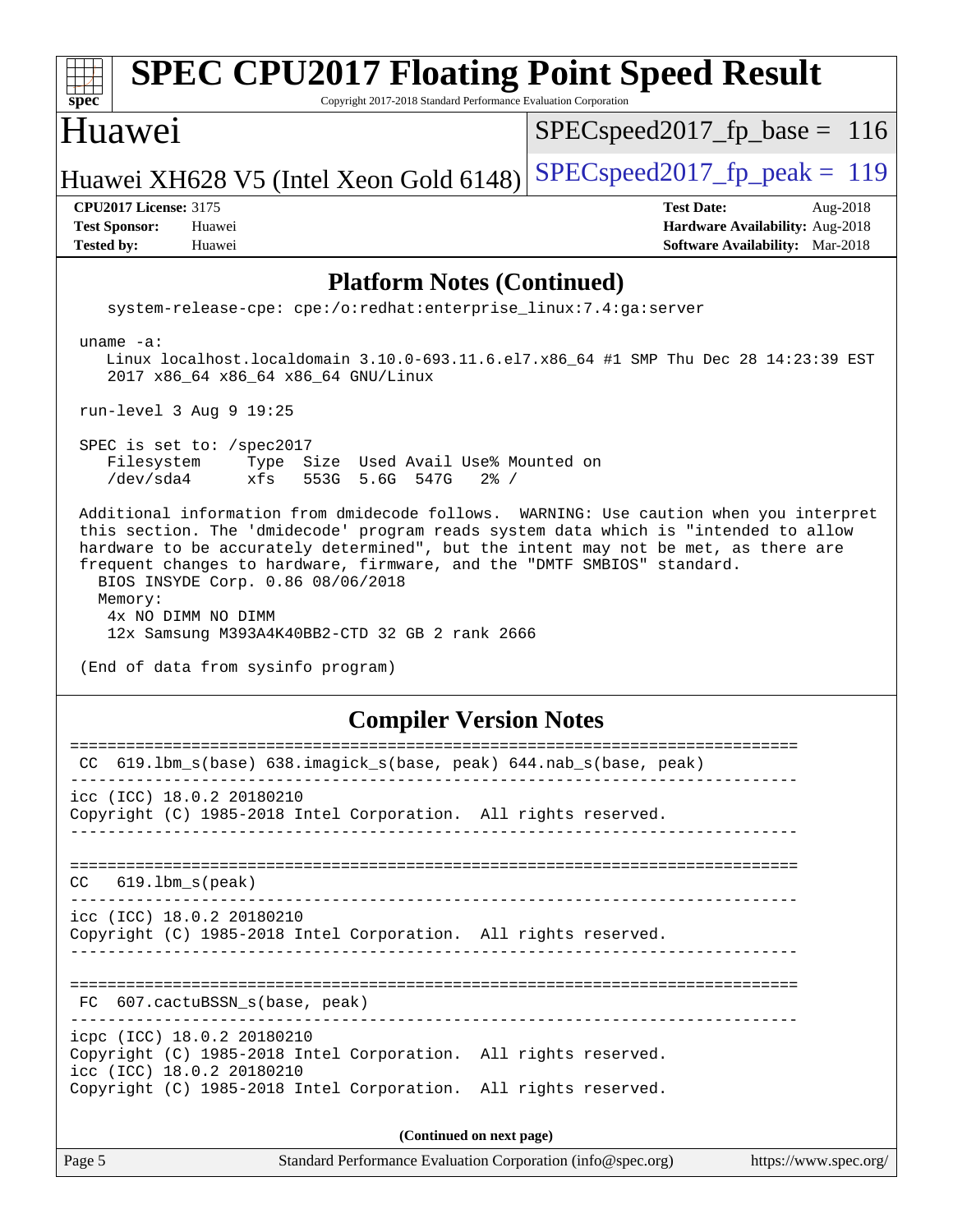| spec <sup>®</sup>                                                         | <b>SPEC CPU2017 Floating Point Speed Result</b>                                                                                                                                                  | Copyright 2017-2018 Standard Performance Evaluation Corporation |  |                                 |                                                                                |
|---------------------------------------------------------------------------|--------------------------------------------------------------------------------------------------------------------------------------------------------------------------------------------------|-----------------------------------------------------------------|--|---------------------------------|--------------------------------------------------------------------------------|
| Huawei                                                                    |                                                                                                                                                                                                  |                                                                 |  | $SPEC speed2017_fp\_base = 116$ |                                                                                |
|                                                                           | Huawei XH628 V5 (Intel Xeon Gold 6148)                                                                                                                                                           |                                                                 |  | $SPEC speed2017_fp\_peak = 119$ |                                                                                |
| <b>CPU2017 License: 3175</b><br><b>Test Sponsor:</b><br><b>Tested by:</b> | Huawei<br>Huawei                                                                                                                                                                                 |                                                                 |  | <b>Test Date:</b>               | Aug-2018<br>Hardware Availability: Aug-2018<br>Software Availability: Mar-2018 |
| <b>Compiler Version Notes (Continued)</b>                                 |                                                                                                                                                                                                  |                                                                 |  |                                 |                                                                                |
|                                                                           | ifort (IFORT) 18.0.2 20180210<br>Copyright (C) 1985-2018 Intel Corporation. All rights reserved.                                                                                                 |                                                                 |  |                                 |                                                                                |
|                                                                           | FC 603.bwaves_s(base) 649.fotonik3d_s(base) 654.roms_s(base, peak)                                                                                                                               |                                                                 |  |                                 |                                                                                |
|                                                                           | ifort (IFORT) 18.0.2 20180210<br>Copyright (C) 1985-2018 Intel Corporation. All rights reserved.                                                                                                 |                                                                 |  |                                 |                                                                                |
| FC.                                                                       | 603.bwaves_s(peak) 649.fotonik3d_s(peak)                                                                                                                                                         |                                                                 |  |                                 |                                                                                |
|                                                                           | ifort (IFORT) 18.0.2 20180210<br>Copyright (C) 1985-2018 Intel Corporation. All rights reserved.                                                                                                 |                                                                 |  |                                 |                                                                                |
|                                                                           | $CC$ 621.wrf_s(base) 627.cam4_s(base, peak) 628.pop2_s(base)                                                                                                                                     |                                                                 |  |                                 |                                                                                |
|                                                                           | ifort (IFORT) 18.0.2 20180210<br>Copyright (C) 1985-2018 Intel Corporation. All rights reserved.<br>icc (ICC) 18.0.2 20180210<br>Copyright (C) 1985-2018 Intel Corporation. All rights reserved. |                                                                 |  |                                 |                                                                                |
|                                                                           |                                                                                                                                                                                                  |                                                                 |  |                                 |                                                                                |
| CC                                                                        | $621.wrf$ s(peak) $628.pop2$ s(peak)                                                                                                                                                             |                                                                 |  |                                 |                                                                                |
|                                                                           | ifort (IFORT) 18.0.2 20180210<br>Copyright (C) 1985-2018 Intel Corporation. All rights reserved.<br>icc (ICC) 18.0.2 20180210                                                                    |                                                                 |  |                                 |                                                                                |
|                                                                           | Copyright (C) 1985-2018 Intel Corporation. All rights reserved.                                                                                                                                  |                                                                 |  |                                 |                                                                                |
|                                                                           |                                                                                                                                                                                                  | <b>Base Compiler Invocation</b>                                 |  |                                 |                                                                                |
| C benchmarks:<br>$\text{icc -m64 -std=cl1}$                               |                                                                                                                                                                                                  |                                                                 |  |                                 |                                                                                |
| Fortran benchmarks:<br>ifort -m64                                         |                                                                                                                                                                                                  |                                                                 |  |                                 |                                                                                |
|                                                                           | Benchmarks using both Fortran and C:<br>ifort -m64 icc -m64 -std=c11                                                                                                                             |                                                                 |  |                                 |                                                                                |
| (Continued on next page)                                                  |                                                                                                                                                                                                  |                                                                 |  |                                 |                                                                                |
| Page 6                                                                    |                                                                                                                                                                                                  | Standard Performance Evaluation Corporation (info@spec.org)     |  |                                 | https://www.spec.org/                                                          |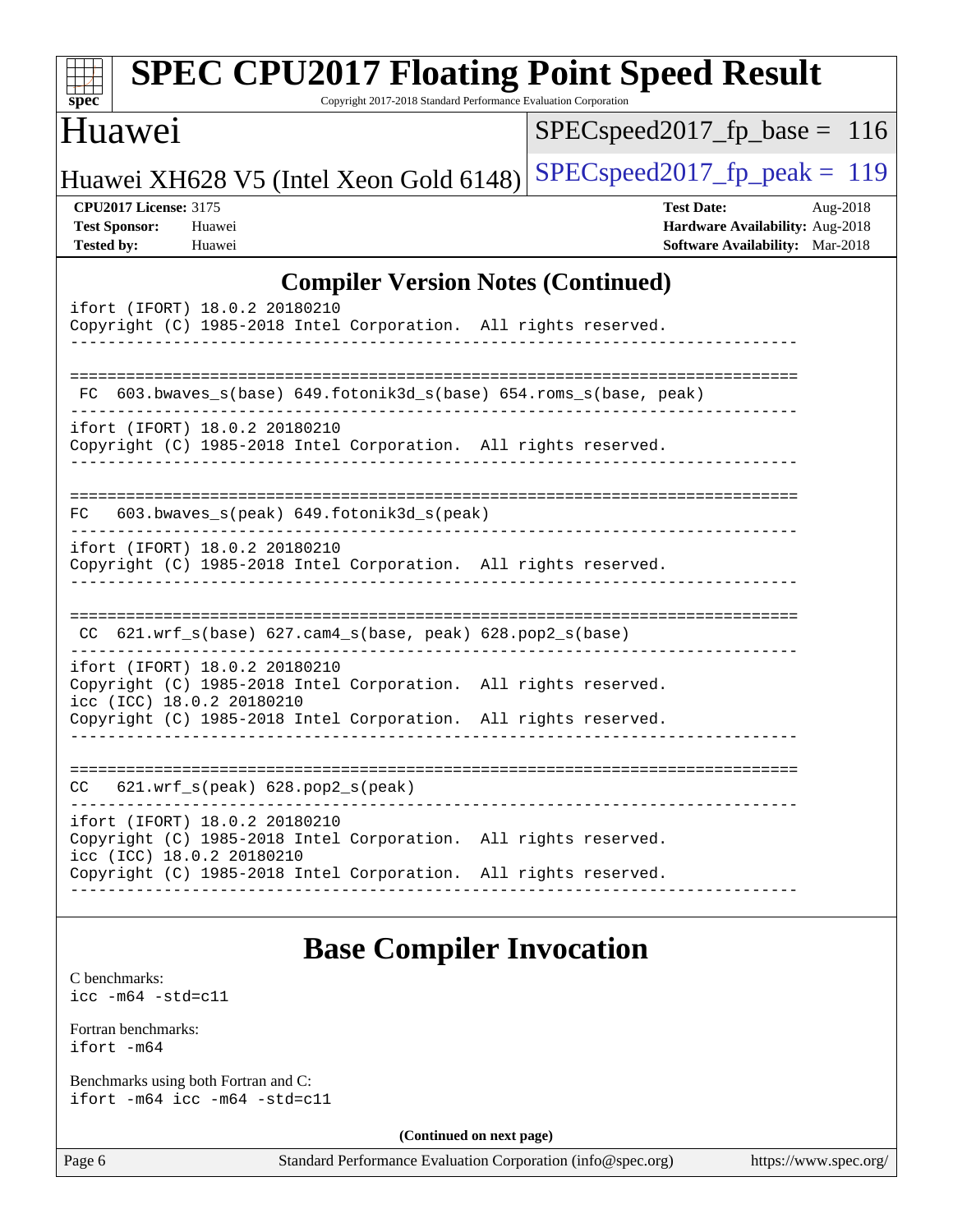

# **[SPEC CPU2017 Floating Point Speed Result](http://www.spec.org/auto/cpu2017/Docs/result-fields.html#SPECCPU2017FloatingPointSpeedResult)**

Copyright 2017-2018 Standard Performance Evaluation Corporation

## Huawei

SPECspeed2017 fp base =  $116$ 

Huawei XH628 V5 (Intel Xeon Gold 6148) SPECspeed 2017 fp peak = 119

**[CPU2017 License:](http://www.spec.org/auto/cpu2017/Docs/result-fields.html#CPU2017License)** 3175 **[Test Date:](http://www.spec.org/auto/cpu2017/Docs/result-fields.html#TestDate)** Aug-2018 **[Test Sponsor:](http://www.spec.org/auto/cpu2017/Docs/result-fields.html#TestSponsor)** Huawei **[Hardware Availability:](http://www.spec.org/auto/cpu2017/Docs/result-fields.html#HardwareAvailability)** Aug-2018 **[Tested by:](http://www.spec.org/auto/cpu2017/Docs/result-fields.html#Testedby)** Huawei **[Software Availability:](http://www.spec.org/auto/cpu2017/Docs/result-fields.html#SoftwareAvailability)** Mar-2018

# **[Base Compiler Invocation \(Continued\)](http://www.spec.org/auto/cpu2017/Docs/result-fields.html#BaseCompilerInvocation)**

[Benchmarks using Fortran, C, and C++:](http://www.spec.org/auto/cpu2017/Docs/result-fields.html#BenchmarksusingFortranCandCXX) [icpc -m64](http://www.spec.org/cpu2017/results/res2018q4/cpu2017-20181025-09313.flags.html#user_CC_CXX_FCbase_intel_icpc_64bit_4ecb2543ae3f1412ef961e0650ca070fec7b7afdcd6ed48761b84423119d1bf6bdf5cad15b44d48e7256388bc77273b966e5eb805aefd121eb22e9299b2ec9d9) [icc -m64 -std=c11](http://www.spec.org/cpu2017/results/res2018q4/cpu2017-20181025-09313.flags.html#user_CC_CXX_FCbase_intel_icc_64bit_c11_33ee0cdaae7deeeab2a9725423ba97205ce30f63b9926c2519791662299b76a0318f32ddfffdc46587804de3178b4f9328c46fa7c2b0cd779d7a61945c91cd35) [ifort -m64](http://www.spec.org/cpu2017/results/res2018q4/cpu2017-20181025-09313.flags.html#user_CC_CXX_FCbase_intel_ifort_64bit_24f2bb282fbaeffd6157abe4f878425411749daecae9a33200eee2bee2fe76f3b89351d69a8130dd5949958ce389cf37ff59a95e7a40d588e8d3a57e0c3fd751)

# **[Base Portability Flags](http://www.spec.org/auto/cpu2017/Docs/result-fields.html#BasePortabilityFlags)**

 603.bwaves\_s: [-DSPEC\\_LP64](http://www.spec.org/cpu2017/results/res2018q4/cpu2017-20181025-09313.flags.html#suite_basePORTABILITY603_bwaves_s_DSPEC_LP64) 607.cactuBSSN\_s: [-DSPEC\\_LP64](http://www.spec.org/cpu2017/results/res2018q4/cpu2017-20181025-09313.flags.html#suite_basePORTABILITY607_cactuBSSN_s_DSPEC_LP64) 619.lbm\_s: [-DSPEC\\_LP64](http://www.spec.org/cpu2017/results/res2018q4/cpu2017-20181025-09313.flags.html#suite_basePORTABILITY619_lbm_s_DSPEC_LP64) 621.wrf\_s: [-DSPEC\\_LP64](http://www.spec.org/cpu2017/results/res2018q4/cpu2017-20181025-09313.flags.html#suite_basePORTABILITY621_wrf_s_DSPEC_LP64) [-DSPEC\\_CASE\\_FLAG](http://www.spec.org/cpu2017/results/res2018q4/cpu2017-20181025-09313.flags.html#b621.wrf_s_baseCPORTABILITY_DSPEC_CASE_FLAG) [-convert big\\_endian](http://www.spec.org/cpu2017/results/res2018q4/cpu2017-20181025-09313.flags.html#user_baseFPORTABILITY621_wrf_s_convert_big_endian_c3194028bc08c63ac5d04de18c48ce6d347e4e562e8892b8bdbdc0214820426deb8554edfa529a3fb25a586e65a3d812c835984020483e7e73212c4d31a38223) 627.cam4\_s: [-DSPEC\\_LP64](http://www.spec.org/cpu2017/results/res2018q4/cpu2017-20181025-09313.flags.html#suite_basePORTABILITY627_cam4_s_DSPEC_LP64) [-DSPEC\\_CASE\\_FLAG](http://www.spec.org/cpu2017/results/res2018q4/cpu2017-20181025-09313.flags.html#b627.cam4_s_baseCPORTABILITY_DSPEC_CASE_FLAG) 628.pop2\_s: [-DSPEC\\_LP64](http://www.spec.org/cpu2017/results/res2018q4/cpu2017-20181025-09313.flags.html#suite_basePORTABILITY628_pop2_s_DSPEC_LP64) [-DSPEC\\_CASE\\_FLAG](http://www.spec.org/cpu2017/results/res2018q4/cpu2017-20181025-09313.flags.html#b628.pop2_s_baseCPORTABILITY_DSPEC_CASE_FLAG) [-convert big\\_endian](http://www.spec.org/cpu2017/results/res2018q4/cpu2017-20181025-09313.flags.html#user_baseFPORTABILITY628_pop2_s_convert_big_endian_c3194028bc08c63ac5d04de18c48ce6d347e4e562e8892b8bdbdc0214820426deb8554edfa529a3fb25a586e65a3d812c835984020483e7e73212c4d31a38223) [-assume byterecl](http://www.spec.org/cpu2017/results/res2018q4/cpu2017-20181025-09313.flags.html#user_baseFPORTABILITY628_pop2_s_assume_byterecl_7e47d18b9513cf18525430bbf0f2177aa9bf368bc7a059c09b2c06a34b53bd3447c950d3f8d6c70e3faf3a05c8557d66a5798b567902e8849adc142926523472) 638.imagick\_s: [-DSPEC\\_LP64](http://www.spec.org/cpu2017/results/res2018q4/cpu2017-20181025-09313.flags.html#suite_basePORTABILITY638_imagick_s_DSPEC_LP64) 644.nab\_s: [-DSPEC\\_LP64](http://www.spec.org/cpu2017/results/res2018q4/cpu2017-20181025-09313.flags.html#suite_basePORTABILITY644_nab_s_DSPEC_LP64) 649.fotonik3d\_s: [-DSPEC\\_LP64](http://www.spec.org/cpu2017/results/res2018q4/cpu2017-20181025-09313.flags.html#suite_basePORTABILITY649_fotonik3d_s_DSPEC_LP64) 654.roms\_s: [-DSPEC\\_LP64](http://www.spec.org/cpu2017/results/res2018q4/cpu2017-20181025-09313.flags.html#suite_basePORTABILITY654_roms_s_DSPEC_LP64)

# **[Base Optimization Flags](http://www.spec.org/auto/cpu2017/Docs/result-fields.html#BaseOptimizationFlags)**

#### [C benchmarks](http://www.spec.org/auto/cpu2017/Docs/result-fields.html#Cbenchmarks):

[-Wl,-z,muldefs](http://www.spec.org/cpu2017/results/res2018q4/cpu2017-20181025-09313.flags.html#user_CCbase_link_force_multiple1_b4cbdb97b34bdee9ceefcfe54f4c8ea74255f0b02a4b23e853cdb0e18eb4525ac79b5a88067c842dd0ee6996c24547a27a4b99331201badda8798ef8a743f577) [-xCORE-AVX2](http://www.spec.org/cpu2017/results/res2018q4/cpu2017-20181025-09313.flags.html#user_CCbase_f-xCORE-AVX2) [-ipo](http://www.spec.org/cpu2017/results/res2018q4/cpu2017-20181025-09313.flags.html#user_CCbase_f-ipo) [-O3](http://www.spec.org/cpu2017/results/res2018q4/cpu2017-20181025-09313.flags.html#user_CCbase_f-O3) [-no-prec-div](http://www.spec.org/cpu2017/results/res2018q4/cpu2017-20181025-09313.flags.html#user_CCbase_f-no-prec-div) [-qopt-prefetch](http://www.spec.org/cpu2017/results/res2018q4/cpu2017-20181025-09313.flags.html#user_CCbase_f-qopt-prefetch) [-ffinite-math-only](http://www.spec.org/cpu2017/results/res2018q4/cpu2017-20181025-09313.flags.html#user_CCbase_f_finite_math_only_cb91587bd2077682c4b38af759c288ed7c732db004271a9512da14a4f8007909a5f1427ecbf1a0fb78ff2a814402c6114ac565ca162485bbcae155b5e4258871) [-qopt-mem-layout-trans=3](http://www.spec.org/cpu2017/results/res2018q4/cpu2017-20181025-09313.flags.html#user_CCbase_f-qopt-mem-layout-trans_de80db37974c74b1f0e20d883f0b675c88c3b01e9d123adea9b28688d64333345fb62bc4a798493513fdb68f60282f9a726aa07f478b2f7113531aecce732043) [-qopenmp](http://www.spec.org/cpu2017/results/res2018q4/cpu2017-20181025-09313.flags.html#user_CCbase_qopenmp_16be0c44f24f464004c6784a7acb94aca937f053568ce72f94b139a11c7c168634a55f6653758ddd83bcf7b8463e8028bb0b48b77bcddc6b78d5d95bb1df2967) [-DSPEC\\_OPENMP](http://www.spec.org/cpu2017/results/res2018q4/cpu2017-20181025-09313.flags.html#suite_CCbase_DSPEC_OPENMP) [-L/usr/local/je5.0.1-64/lib](http://www.spec.org/cpu2017/results/res2018q4/cpu2017-20181025-09313.flags.html#user_CCbase_jemalloc_link_path64_4b10a636b7bce113509b17f3bd0d6226c5fb2346b9178c2d0232c14f04ab830f976640479e5c33dc2bcbbdad86ecfb6634cbbd4418746f06f368b512fced5394) [-ljemalloc](http://www.spec.org/cpu2017/results/res2018q4/cpu2017-20181025-09313.flags.html#user_CCbase_jemalloc_link_lib_d1249b907c500fa1c0672f44f562e3d0f79738ae9e3c4a9c376d49f265a04b9c99b167ecedbf6711b3085be911c67ff61f150a17b3472be731631ba4d0471706)

#### [Fortran benchmarks](http://www.spec.org/auto/cpu2017/Docs/result-fields.html#Fortranbenchmarks):

[-Wl,-z,muldefs](http://www.spec.org/cpu2017/results/res2018q4/cpu2017-20181025-09313.flags.html#user_FCbase_link_force_multiple1_b4cbdb97b34bdee9ceefcfe54f4c8ea74255f0b02a4b23e853cdb0e18eb4525ac79b5a88067c842dd0ee6996c24547a27a4b99331201badda8798ef8a743f577) -DSPEC OPENMP [-xCORE-AVX2](http://www.spec.org/cpu2017/results/res2018q4/cpu2017-20181025-09313.flags.html#user_FCbase_f-xCORE-AVX2) [-ipo](http://www.spec.org/cpu2017/results/res2018q4/cpu2017-20181025-09313.flags.html#user_FCbase_f-ipo) [-O3](http://www.spec.org/cpu2017/results/res2018q4/cpu2017-20181025-09313.flags.html#user_FCbase_f-O3) [-no-prec-div](http://www.spec.org/cpu2017/results/res2018q4/cpu2017-20181025-09313.flags.html#user_FCbase_f-no-prec-div) [-qopt-prefetch](http://www.spec.org/cpu2017/results/res2018q4/cpu2017-20181025-09313.flags.html#user_FCbase_f-qopt-prefetch) [-ffinite-math-only](http://www.spec.org/cpu2017/results/res2018q4/cpu2017-20181025-09313.flags.html#user_FCbase_f_finite_math_only_cb91587bd2077682c4b38af759c288ed7c732db004271a9512da14a4f8007909a5f1427ecbf1a0fb78ff2a814402c6114ac565ca162485bbcae155b5e4258871) [-qopt-mem-layout-trans=3](http://www.spec.org/cpu2017/results/res2018q4/cpu2017-20181025-09313.flags.html#user_FCbase_f-qopt-mem-layout-trans_de80db37974c74b1f0e20d883f0b675c88c3b01e9d123adea9b28688d64333345fb62bc4a798493513fdb68f60282f9a726aa07f478b2f7113531aecce732043) [-qopenmp](http://www.spec.org/cpu2017/results/res2018q4/cpu2017-20181025-09313.flags.html#user_FCbase_qopenmp_16be0c44f24f464004c6784a7acb94aca937f053568ce72f94b139a11c7c168634a55f6653758ddd83bcf7b8463e8028bb0b48b77bcddc6b78d5d95bb1df2967) [-nostandard-realloc-lhs](http://www.spec.org/cpu2017/results/res2018q4/cpu2017-20181025-09313.flags.html#user_FCbase_f_2003_std_realloc_82b4557e90729c0f113870c07e44d33d6f5a304b4f63d4c15d2d0f1fab99f5daaed73bdb9275d9ae411527f28b936061aa8b9c8f2d63842963b95c9dd6426b8a) [-L/usr/local/je5.0.1-64/lib](http://www.spec.org/cpu2017/results/res2018q4/cpu2017-20181025-09313.flags.html#user_FCbase_jemalloc_link_path64_4b10a636b7bce113509b17f3bd0d6226c5fb2346b9178c2d0232c14f04ab830f976640479e5c33dc2bcbbdad86ecfb6634cbbd4418746f06f368b512fced5394) [-ljemalloc](http://www.spec.org/cpu2017/results/res2018q4/cpu2017-20181025-09313.flags.html#user_FCbase_jemalloc_link_lib_d1249b907c500fa1c0672f44f562e3d0f79738ae9e3c4a9c376d49f265a04b9c99b167ecedbf6711b3085be911c67ff61f150a17b3472be731631ba4d0471706)

#### [Benchmarks using both Fortran and C](http://www.spec.org/auto/cpu2017/Docs/result-fields.html#BenchmarksusingbothFortranandC):

[-Wl,-z,muldefs](http://www.spec.org/cpu2017/results/res2018q4/cpu2017-20181025-09313.flags.html#user_CC_FCbase_link_force_multiple1_b4cbdb97b34bdee9ceefcfe54f4c8ea74255f0b02a4b23e853cdb0e18eb4525ac79b5a88067c842dd0ee6996c24547a27a4b99331201badda8798ef8a743f577) [-xCORE-AVX2](http://www.spec.org/cpu2017/results/res2018q4/cpu2017-20181025-09313.flags.html#user_CC_FCbase_f-xCORE-AVX2) [-ipo](http://www.spec.org/cpu2017/results/res2018q4/cpu2017-20181025-09313.flags.html#user_CC_FCbase_f-ipo) [-O3](http://www.spec.org/cpu2017/results/res2018q4/cpu2017-20181025-09313.flags.html#user_CC_FCbase_f-O3) [-no-prec-div](http://www.spec.org/cpu2017/results/res2018q4/cpu2017-20181025-09313.flags.html#user_CC_FCbase_f-no-prec-div) [-qopt-prefetch](http://www.spec.org/cpu2017/results/res2018q4/cpu2017-20181025-09313.flags.html#user_CC_FCbase_f-qopt-prefetch) [-ffinite-math-only](http://www.spec.org/cpu2017/results/res2018q4/cpu2017-20181025-09313.flags.html#user_CC_FCbase_f_finite_math_only_cb91587bd2077682c4b38af759c288ed7c732db004271a9512da14a4f8007909a5f1427ecbf1a0fb78ff2a814402c6114ac565ca162485bbcae155b5e4258871) [-qopt-mem-layout-trans=3](http://www.spec.org/cpu2017/results/res2018q4/cpu2017-20181025-09313.flags.html#user_CC_FCbase_f-qopt-mem-layout-trans_de80db37974c74b1f0e20d883f0b675c88c3b01e9d123adea9b28688d64333345fb62bc4a798493513fdb68f60282f9a726aa07f478b2f7113531aecce732043) [-qopenmp](http://www.spec.org/cpu2017/results/res2018q4/cpu2017-20181025-09313.flags.html#user_CC_FCbase_qopenmp_16be0c44f24f464004c6784a7acb94aca937f053568ce72f94b139a11c7c168634a55f6653758ddd83bcf7b8463e8028bb0b48b77bcddc6b78d5d95bb1df2967) [-DSPEC\\_OPENMP](http://www.spec.org/cpu2017/results/res2018q4/cpu2017-20181025-09313.flags.html#suite_CC_FCbase_DSPEC_OPENMP) [-nostandard-realloc-lhs](http://www.spec.org/cpu2017/results/res2018q4/cpu2017-20181025-09313.flags.html#user_CC_FCbase_f_2003_std_realloc_82b4557e90729c0f113870c07e44d33d6f5a304b4f63d4c15d2d0f1fab99f5daaed73bdb9275d9ae411527f28b936061aa8b9c8f2d63842963b95c9dd6426b8a) [-L/usr/local/je5.0.1-64/lib](http://www.spec.org/cpu2017/results/res2018q4/cpu2017-20181025-09313.flags.html#user_CC_FCbase_jemalloc_link_path64_4b10a636b7bce113509b17f3bd0d6226c5fb2346b9178c2d0232c14f04ab830f976640479e5c33dc2bcbbdad86ecfb6634cbbd4418746f06f368b512fced5394) [-ljemalloc](http://www.spec.org/cpu2017/results/res2018q4/cpu2017-20181025-09313.flags.html#user_CC_FCbase_jemalloc_link_lib_d1249b907c500fa1c0672f44f562e3d0f79738ae9e3c4a9c376d49f265a04b9c99b167ecedbf6711b3085be911c67ff61f150a17b3472be731631ba4d0471706)

#### [Benchmarks using Fortran, C, and C++:](http://www.spec.org/auto/cpu2017/Docs/result-fields.html#BenchmarksusingFortranCandCXX)

```
-Wl,-z,muldefs -xCORE-AVX2 -ipo -O3 -no-prec-div -qopt-prefetch
-ffinite-math-only -qopt-mem-layout-trans=3 -qopenmp -DSPEC_OPENMP
-nostandard-realloc-lhs -L/usr/local/je5.0.1-64/lib -ljemalloc
```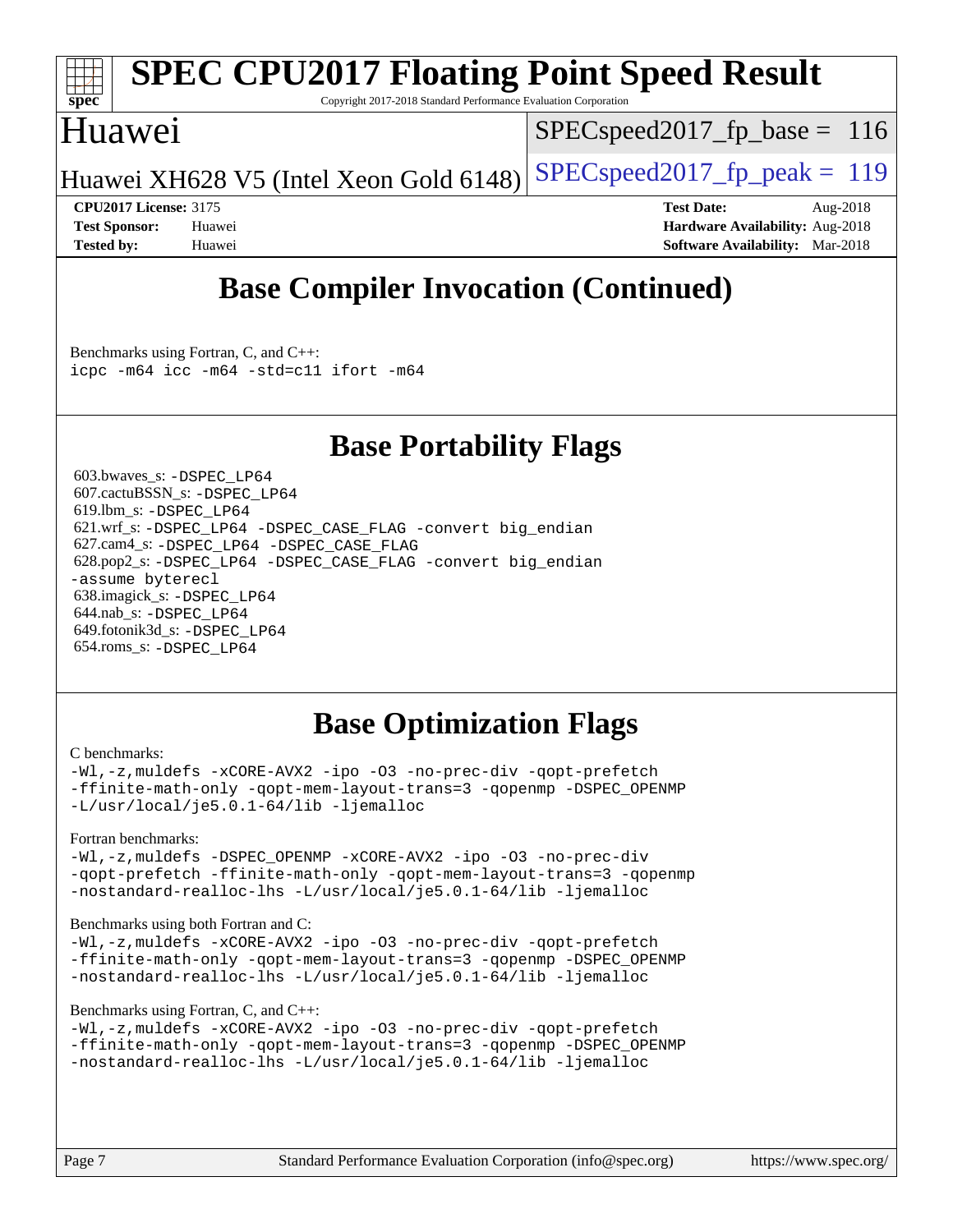# **[spec](http://www.spec.org/)**

# **[SPEC CPU2017 Floating Point Speed Result](http://www.spec.org/auto/cpu2017/Docs/result-fields.html#SPECCPU2017FloatingPointSpeedResult)**

Copyright 2017-2018 Standard Performance Evaluation Corporation

# Huawei

SPECspeed2017 fp base =  $116$ 

# Huawei XH628 V5 (Intel Xeon Gold 6148) SPECspeed 2017 fp peak = 119

**[Tested by:](http://www.spec.org/auto/cpu2017/Docs/result-fields.html#Testedby)** Huawei **[Software Availability:](http://www.spec.org/auto/cpu2017/Docs/result-fields.html#SoftwareAvailability)** Mar-2018

**[CPU2017 License:](http://www.spec.org/auto/cpu2017/Docs/result-fields.html#CPU2017License)** 3175 **[Test Date:](http://www.spec.org/auto/cpu2017/Docs/result-fields.html#TestDate)** Aug-2018 **[Test Sponsor:](http://www.spec.org/auto/cpu2017/Docs/result-fields.html#TestSponsor)** Huawei **[Hardware Availability:](http://www.spec.org/auto/cpu2017/Docs/result-fields.html#HardwareAvailability)** Aug-2018

# **[Peak Compiler Invocation](http://www.spec.org/auto/cpu2017/Docs/result-fields.html#PeakCompilerInvocation)**

[C benchmarks](http://www.spec.org/auto/cpu2017/Docs/result-fields.html#Cbenchmarks): [icc -m64 -std=c11](http://www.spec.org/cpu2017/results/res2018q4/cpu2017-20181025-09313.flags.html#user_CCpeak_intel_icc_64bit_c11_33ee0cdaae7deeeab2a9725423ba97205ce30f63b9926c2519791662299b76a0318f32ddfffdc46587804de3178b4f9328c46fa7c2b0cd779d7a61945c91cd35)

[Fortran benchmarks:](http://www.spec.org/auto/cpu2017/Docs/result-fields.html#Fortranbenchmarks) [ifort -m64](http://www.spec.org/cpu2017/results/res2018q4/cpu2017-20181025-09313.flags.html#user_FCpeak_intel_ifort_64bit_24f2bb282fbaeffd6157abe4f878425411749daecae9a33200eee2bee2fe76f3b89351d69a8130dd5949958ce389cf37ff59a95e7a40d588e8d3a57e0c3fd751)

[Benchmarks using both Fortran and C](http://www.spec.org/auto/cpu2017/Docs/result-fields.html#BenchmarksusingbothFortranandC): [ifort -m64](http://www.spec.org/cpu2017/results/res2018q4/cpu2017-20181025-09313.flags.html#user_CC_FCpeak_intel_ifort_64bit_24f2bb282fbaeffd6157abe4f878425411749daecae9a33200eee2bee2fe76f3b89351d69a8130dd5949958ce389cf37ff59a95e7a40d588e8d3a57e0c3fd751) [icc -m64 -std=c11](http://www.spec.org/cpu2017/results/res2018q4/cpu2017-20181025-09313.flags.html#user_CC_FCpeak_intel_icc_64bit_c11_33ee0cdaae7deeeab2a9725423ba97205ce30f63b9926c2519791662299b76a0318f32ddfffdc46587804de3178b4f9328c46fa7c2b0cd779d7a61945c91cd35)

[Benchmarks using Fortran, C, and C++](http://www.spec.org/auto/cpu2017/Docs/result-fields.html#BenchmarksusingFortranCandCXX): [icpc -m64](http://www.spec.org/cpu2017/results/res2018q4/cpu2017-20181025-09313.flags.html#user_CC_CXX_FCpeak_intel_icpc_64bit_4ecb2543ae3f1412ef961e0650ca070fec7b7afdcd6ed48761b84423119d1bf6bdf5cad15b44d48e7256388bc77273b966e5eb805aefd121eb22e9299b2ec9d9) [icc -m64 -std=c11](http://www.spec.org/cpu2017/results/res2018q4/cpu2017-20181025-09313.flags.html#user_CC_CXX_FCpeak_intel_icc_64bit_c11_33ee0cdaae7deeeab2a9725423ba97205ce30f63b9926c2519791662299b76a0318f32ddfffdc46587804de3178b4f9328c46fa7c2b0cd779d7a61945c91cd35) [ifort -m64](http://www.spec.org/cpu2017/results/res2018q4/cpu2017-20181025-09313.flags.html#user_CC_CXX_FCpeak_intel_ifort_64bit_24f2bb282fbaeffd6157abe4f878425411749daecae9a33200eee2bee2fe76f3b89351d69a8130dd5949958ce389cf37ff59a95e7a40d588e8d3a57e0c3fd751)

# **[Peak Portability Flags](http://www.spec.org/auto/cpu2017/Docs/result-fields.html#PeakPortabilityFlags)**

Same as Base Portability Flags

# **[Peak Optimization Flags](http://www.spec.org/auto/cpu2017/Docs/result-fields.html#PeakOptimizationFlags)**

[C benchmarks](http://www.spec.org/auto/cpu2017/Docs/result-fields.html#Cbenchmarks):

 $619.$ lbm\_s: basepeak = yes

 638.imagick\_s: [-xCORE-AVX2](http://www.spec.org/cpu2017/results/res2018q4/cpu2017-20181025-09313.flags.html#user_peakCOPTIMIZE638_imagick_s_f-xCORE-AVX2) [-ipo](http://www.spec.org/cpu2017/results/res2018q4/cpu2017-20181025-09313.flags.html#user_peakCOPTIMIZE638_imagick_s_f-ipo) [-O3](http://www.spec.org/cpu2017/results/res2018q4/cpu2017-20181025-09313.flags.html#user_peakCOPTIMIZE638_imagick_s_f-O3) [-no-prec-div](http://www.spec.org/cpu2017/results/res2018q4/cpu2017-20181025-09313.flags.html#user_peakCOPTIMIZE638_imagick_s_f-no-prec-div) [-qopt-prefetch](http://www.spec.org/cpu2017/results/res2018q4/cpu2017-20181025-09313.flags.html#user_peakCOPTIMIZE638_imagick_s_f-qopt-prefetch) [-ffinite-math-only](http://www.spec.org/cpu2017/results/res2018q4/cpu2017-20181025-09313.flags.html#user_peakCOPTIMIZE638_imagick_s_f_finite_math_only_cb91587bd2077682c4b38af759c288ed7c732db004271a9512da14a4f8007909a5f1427ecbf1a0fb78ff2a814402c6114ac565ca162485bbcae155b5e4258871) [-qopt-mem-layout-trans=3](http://www.spec.org/cpu2017/results/res2018q4/cpu2017-20181025-09313.flags.html#user_peakCOPTIMIZE638_imagick_s_f-qopt-mem-layout-trans_de80db37974c74b1f0e20d883f0b675c88c3b01e9d123adea9b28688d64333345fb62bc4a798493513fdb68f60282f9a726aa07f478b2f7113531aecce732043) [-qopenmp](http://www.spec.org/cpu2017/results/res2018q4/cpu2017-20181025-09313.flags.html#user_peakCOPTIMIZE638_imagick_s_qopenmp_16be0c44f24f464004c6784a7acb94aca937f053568ce72f94b139a11c7c168634a55f6653758ddd83bcf7b8463e8028bb0b48b77bcddc6b78d5d95bb1df2967) [-DSPEC\\_OPENMP](http://www.spec.org/cpu2017/results/res2018q4/cpu2017-20181025-09313.flags.html#suite_peakCOPTIMIZE638_imagick_s_DSPEC_OPENMP)

 $644.nab$ <sub>S</sub>: basepeak = yes

[Fortran benchmarks](http://www.spec.org/auto/cpu2017/Docs/result-fields.html#Fortranbenchmarks):

 $603.bwaves$  s: basepeak = yes

 $649.$ fotonik $3d$ <sub>-</sub>s: basepeak = yes

654.roms\_s: basepeak = yes

[Benchmarks using both Fortran and C](http://www.spec.org/auto/cpu2017/Docs/result-fields.html#BenchmarksusingbothFortranandC):

```
 621.wrf_s: -prof-gen(pass 1) -prof-use(pass 2) -O2 -xCORE-AVX2
-qopt-prefetch -ipo -O3 -ffinite-math-only -no-prec-div
-qopt-mem-layout-trans=3 -DSPEC_SUPPRESS_OPENMP -qopenmp
-DSPEC_OPENMP -nostandard-realloc-lhs
```
**(Continued on next page)**

Page 8 Standard Performance Evaluation Corporation [\(info@spec.org\)](mailto:info@spec.org) <https://www.spec.org/>